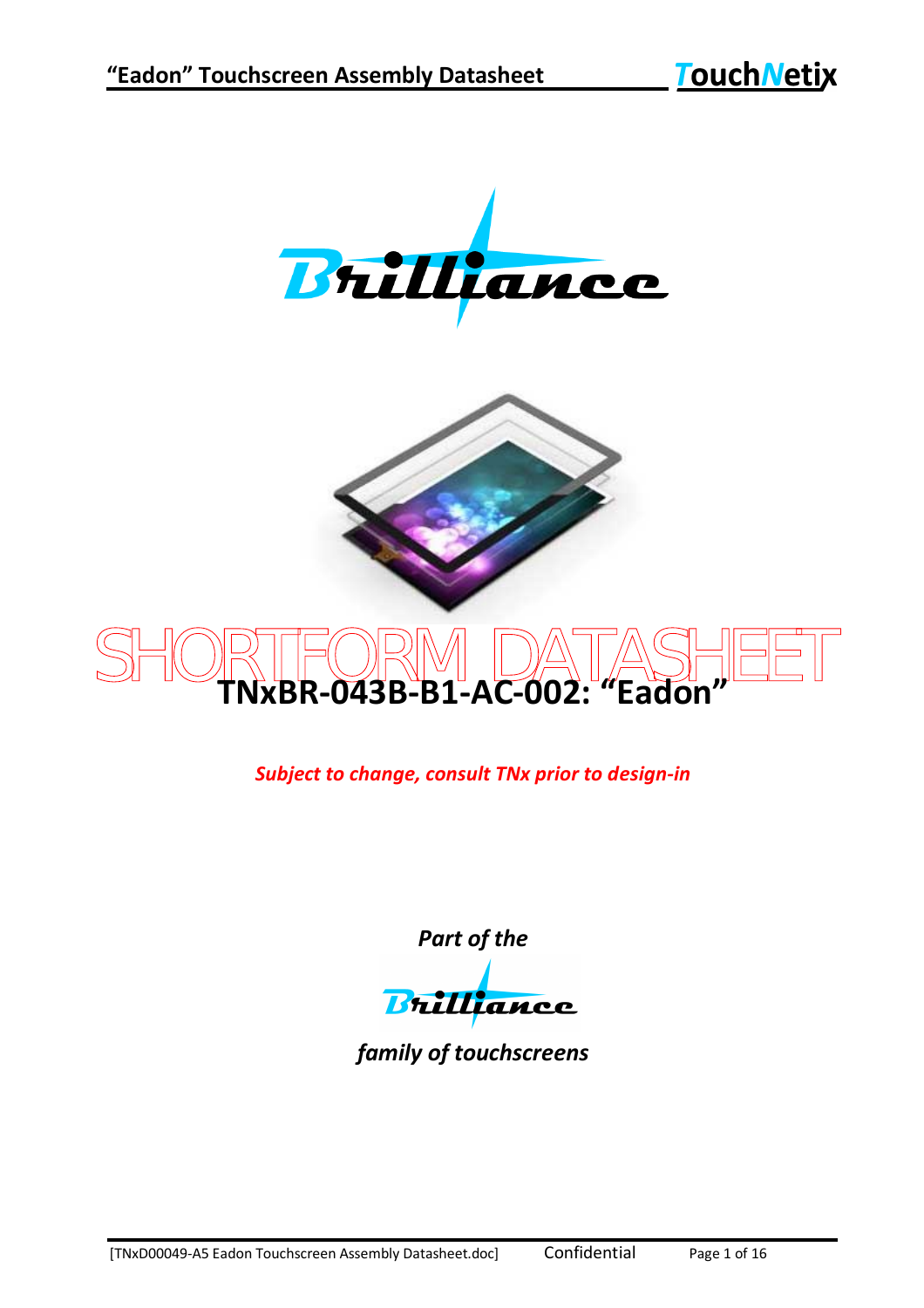## **1 Highlights**

Eadon is part of TouchNetix' Brilliance family of capacitive touchscreen assemblies.

It has the following features:

- *Up to 12-bit XY multi-touch reporting*
- *Supports up to 10 simultaneous touches*
- *Reporting rate typically 80 to 100Hz depending on configuration*
- *2.1mm chemically strengthened glass front lens with AR coating*
- *Robust sensor design allows operation with a wide range of displays*
- $+$  Industry leading EMC performance, especially for conducted immunity
- *Viewing area is diagonal 16:9, tailored to fit most 4.3" TFT LCD panels*
- *I2C communication interface*
- *Active FPC tail connects to host via low cost 10 way 1mm pitch ZIF connector*
- *Two user configurable FPC tail length options*

SHORTFORM DATASHEET *Allows contemporary "bezel free" designs* Supported by TouchNetix proprietary TNxJJquchHub tuning soft *Windows™*

*3D CAD available on request<sup>1</sup>*

 1 STEP file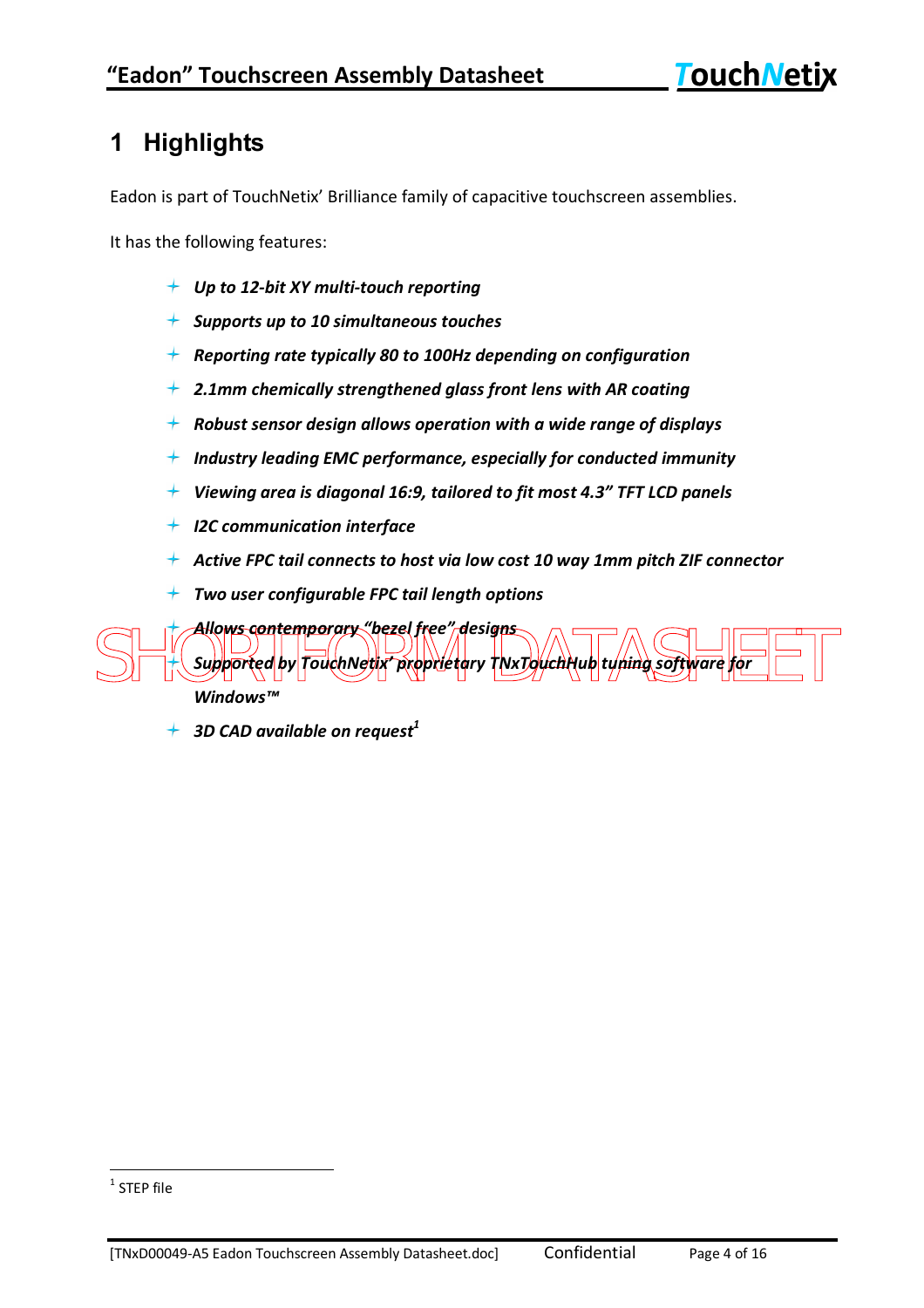## **2 Ordering Part Numbers**

### *2.1 Touchscreen Assembly*

*2.2*  $\frac{1}{2}$ SHORTFORM DATET

**TNxBR-043B-A1-AC-002**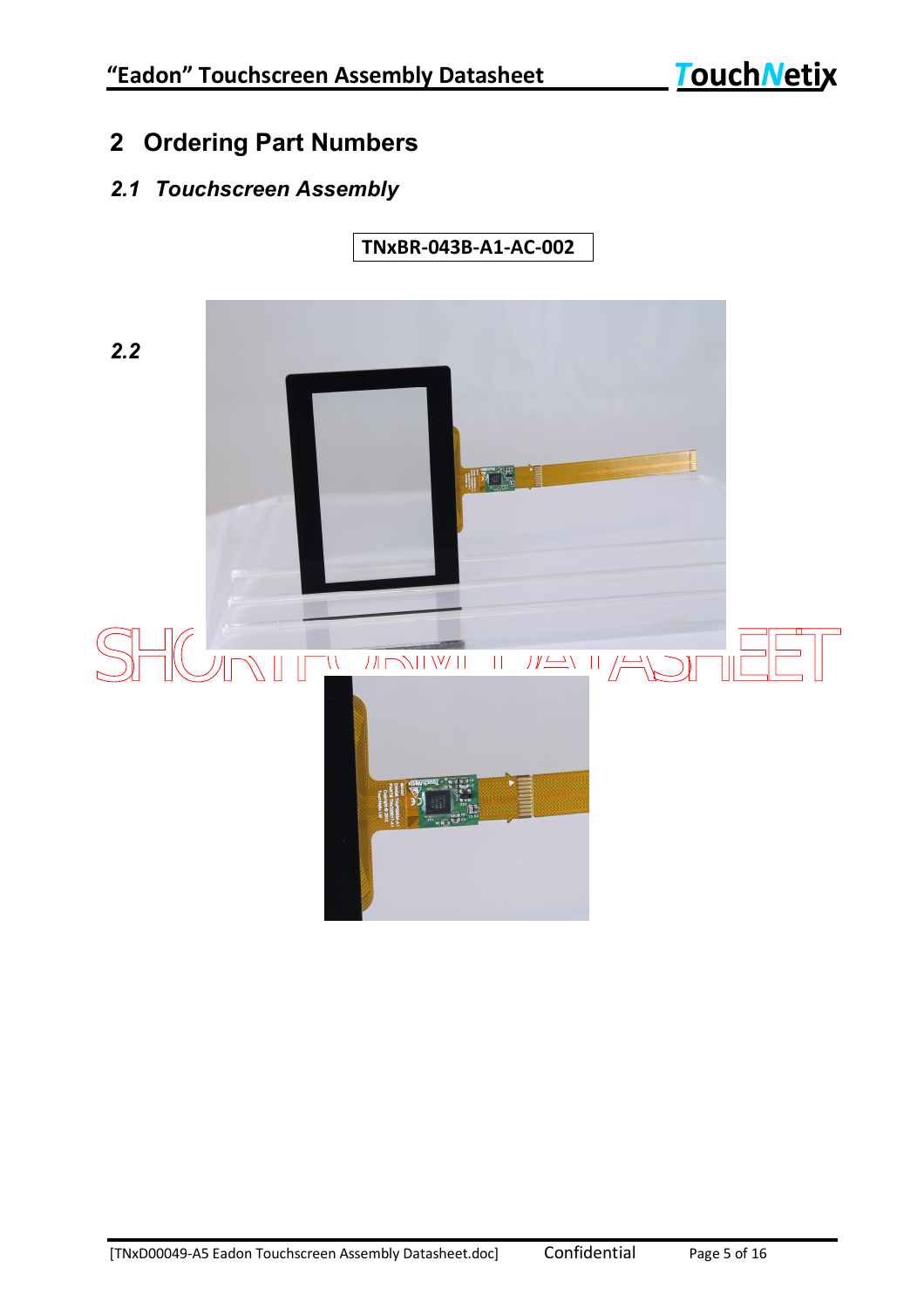### *Optional Accessories*

#### **2.2.1 I <sup>2</sup>C to USB Adapter**

 $\overline{a}$ 

10way FFC to USB via bridge<sup>2</sup> using  $I^2C$  interface.



#### **2.2.2 Mouse Mode USB Adapter (TNxAC-003)**

Connects to the 10-way FFC connector on the sensor control PCB and outputs to a USB Mini-B receptacle. This allows the host to treat the touch panel as a Mouse HID device in either relative (touchpad) mode or absolute (digitizer style) mode. The board measures 32x30mm<sup>3</sup>.



 $2$  The bridge appears as an HID class device using a proprietary comms protocol to talk to the touch controller via I<sup>2</sup>C (supported by TNxTouchHub)

 $3$  Note that J1 (rectangular 5-way B2W connector) in the picture is an optional fit and is \*not\* populated by default.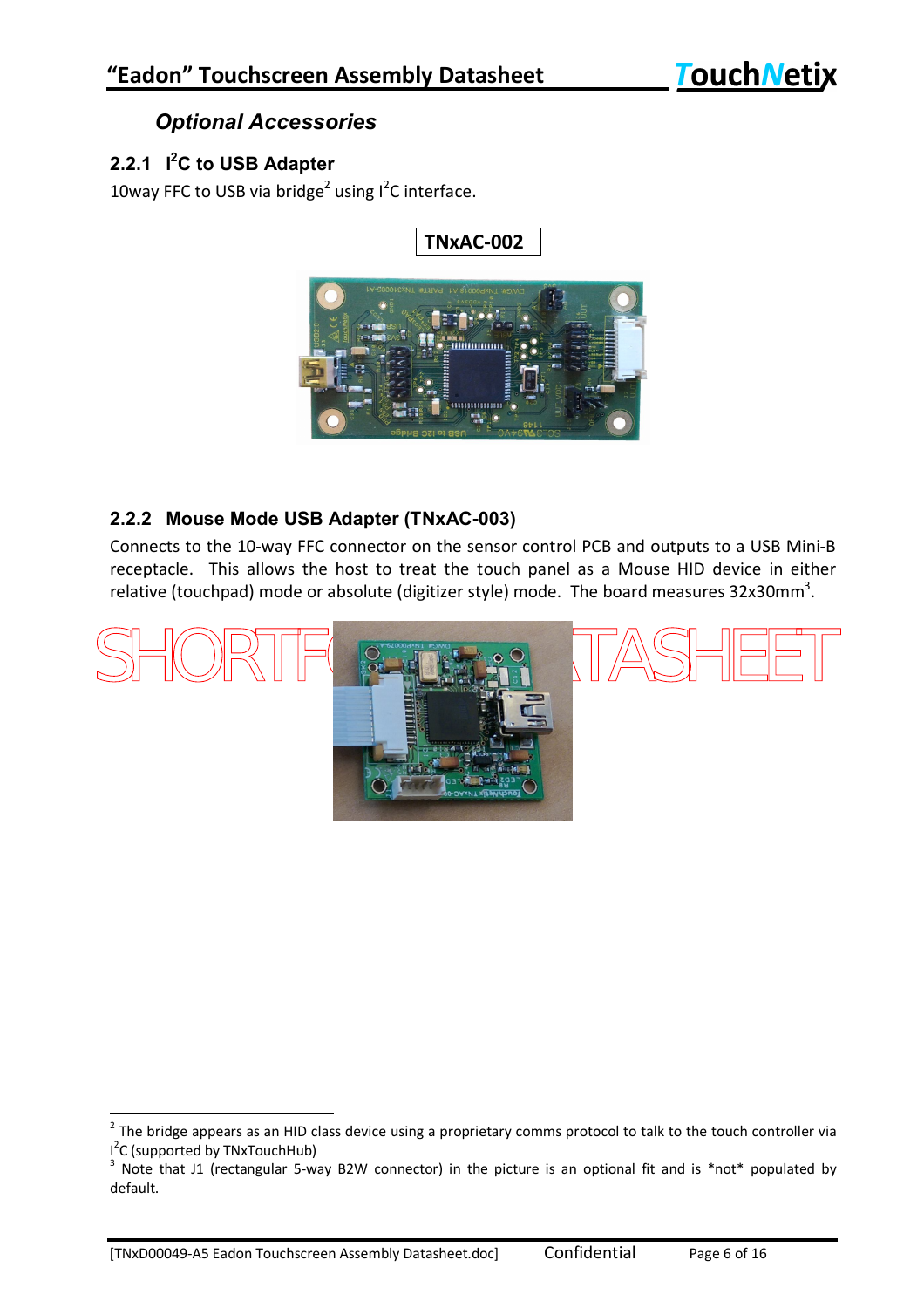#### *EVK*

An evaluation kit is available

#### **TNxBR-EVK-043B-A1-AC-002**

It contains the following items:

- 1x TNxBR-043B-A1-AC-002
- 1x TNxAC-002
- 1x USB stick containing TNxTouchHub evaluation and tuning software for XP/Win7

## SHORTFORM DATASHEET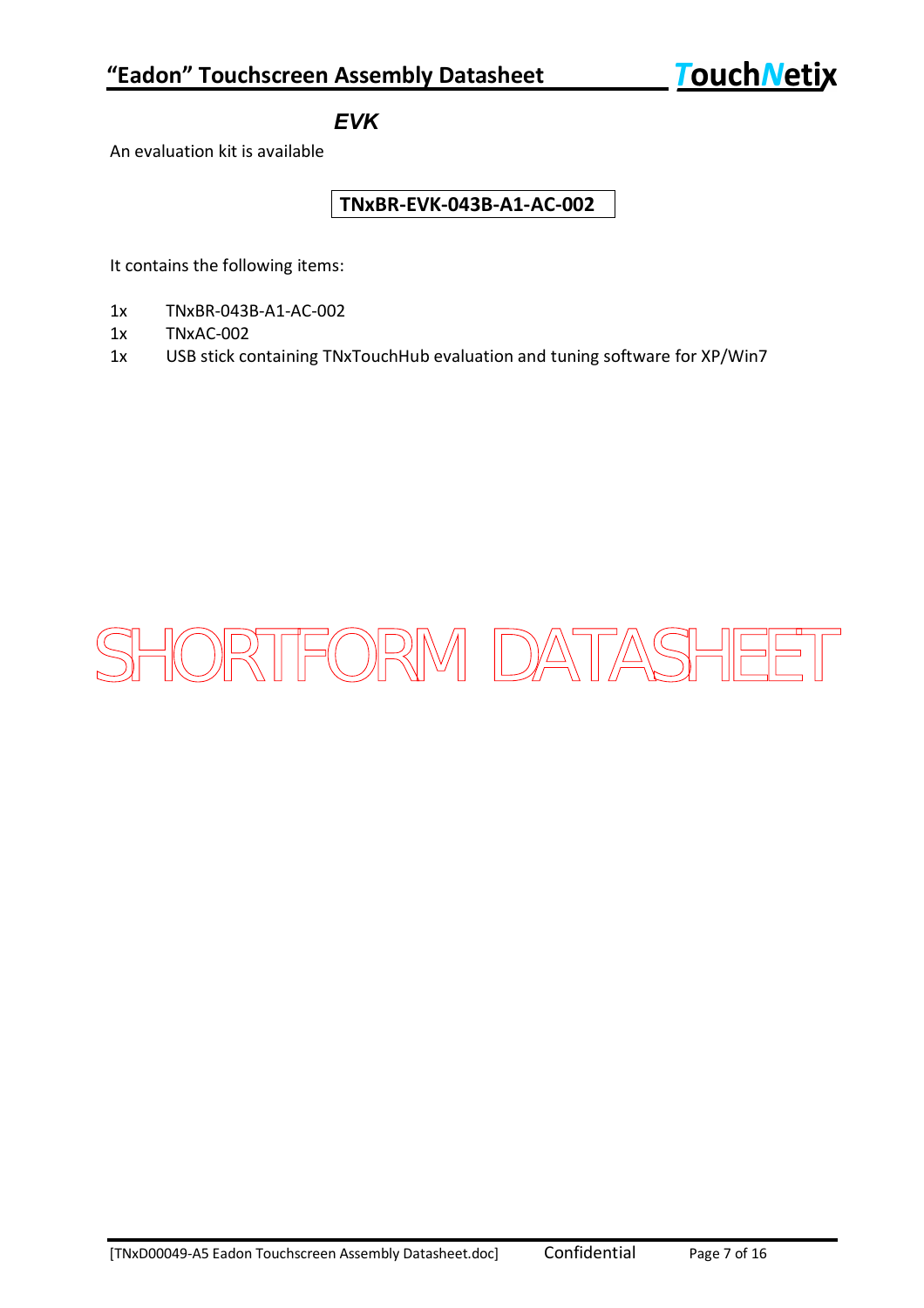Max component height: 7.0 mm above FRC top side Components: Top side only above rigidizer

Assemblies"

## **3 Mechanical Specifications**

#### *3.1 Cover Lens*

| Material:                  | 1.8mm (nom) chemically strengthened soda-lime glass    |
|----------------------------|--------------------------------------------------------|
| <b>Overall dimensions:</b> | 116.1 mm by 79.0 mm                                    |
| Transparent (touch) area:  | 96.0 mm by 55.0 mm                                     |
| Border decoration:         | Process black ink, rear-side printed                   |
| Surface treatment:         | Anti-fingerprint (AF) coating                          |
| Surface hardness:          | $6-7H$ typ.                                            |
| Anti-shatter:              | Fragmentation resistance of bonded sensor <sup>4</sup> |
| Protective film:           | Peel off type, to entire upper lens surface            |

## *3.2 Sensor*

Base material: PET (Polyethylene terephthalate) Thickness: 0.4mm typ. from rear of lens Active (touch) area: 101.2mm by 58.6mm

## *3.3 FPC*

Position: Exits sensor at middle of long edge Material: Polyimide substrate + localized epoxy-glass FR4 rigidizer Max thickness: Rigidizer + substrate + highest component: 2.0 mm

 $\begin{CD} \mathcal{L}(\mathcal{L}) \cong \mathcal{L}(\mathcal{L}) \cong \mathcal{L}(\mathcal{L}) \cong \mathcal{L}(\mathcal{L}) \cong \mathcal{L}(\mathcal{L}) \cong \mathcal{L}(\mathcal{L}) \cong \mathcal{L}(\mathcal{L}) \cong \mathcal{L}(\mathcal{L}) \cong \mathcal{L}(\mathcal{L}) \cong \mathcal{L}(\mathcal{L}) \cong \mathcal{L}(\mathcal{L}) \cong \mathcal{L}(\mathcal{L}) \cong \mathcal{L}(\mathcal{L}) \cong \mathcal{L}(\mathcal{L}) \cong \mathcal{L$ Contact fingers: Gold plated Mounting: See "TNxAN00009 FPC Considerations for Touchscreen

 $\sharp$ éngth $^{\mathfrak{p},\backslash}$ 

Min bend radius: 2mm Max bending cycles: 3

## *3.4 Assembly*

Mass: 150 g typ.

Transmissivity: 85% typ. at 550nm Orientation: Suitable for portrait or landscape use Outline drawing: See Section 7 Mechanical Drawing LCD attachment: 0.5mm thick adhesive foam gasket provided mounted to rear of sensor suitable for most 4.3" 16:9 TFT panels. Fitted with peel-off release liner that covers entire transparent region. 3M467 (or equivalent) adhesive tape forms bond to LCD bezel Attachment to housing: See "TNxAN00010 Recommended Attachment Methods for Touchscreen Assemblies"

Overall max thickness: 2.2mm typical (lens + sensor)

 4 Application testing required: sensor does not cover entire lens

 $5$  Measured to the nearest edge of the component rigidizer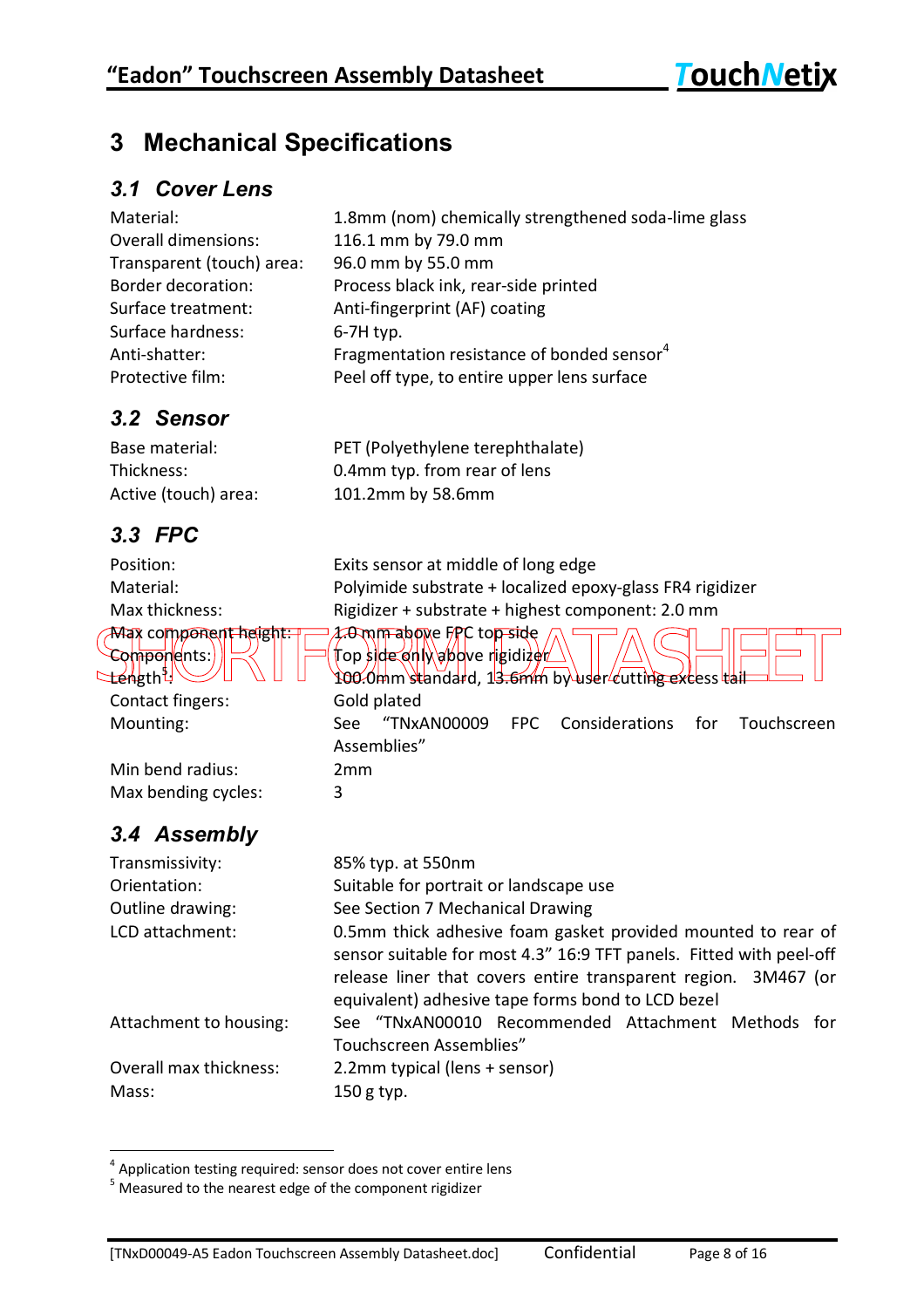### *3.5 Environmental*

Operating temperature: -20°C to +70°C Storage temperature: -30°C to +85°C RoHS: Compliant

Operating humidity: 5 to 90% RH non-condensing Storage humidity: 45 to 85% RH non-condensing Impact rating:  $\frac{1}{100}$  IK06 typical to touch surface<sup>6</sup>

# SHORTFORM DATASHEET

 6 Using a 500g steel ball dropped from 20cm, Lens attached to housing using foam gasket all around